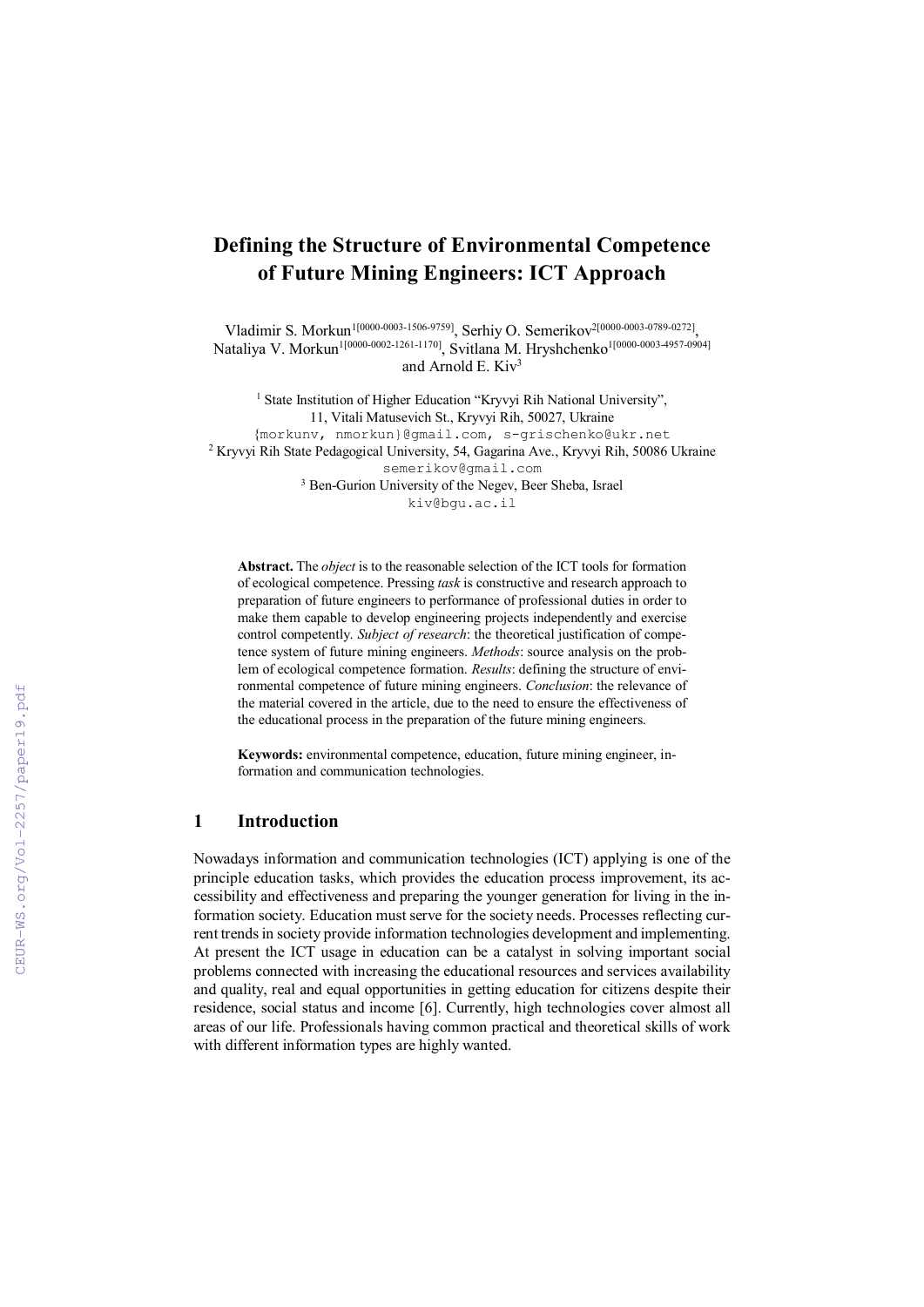One of the most important education tasks is to develop students' active cognitive attitude to knowledge. Cognitive activity in universities is a necessary stage in preparing for further professional life. Teacher's task is to seek and find the best methods and tools of improving the educational process and leading to the cognitive interest development.

#### 2 Materials and methods

The study is carried out in "Kryvyi Rih National University" according to the plan of joint research laboratory using cloud technologies in education process of "Kryvyi Rih National University" and the Institute of Information Technologies within the research project "Adaptive system of individual teaching for mining engineers based on the integrated structure of artificial intelligence "A digital tutor" [8]. The author analyzes sources devoted to investigating the problems of ecological competence formation and usage of geoinformation technology in the teaching future mining engineers [7, 10]. This research also improves the system of competence among future mining engineers, gives its theoretical explanation and represents geoinformation technology means used in education process [11, 12].

# 3 Results and discussion

Prerequisite for development of methodic of usage of geoinformation technologies as a tool for formation of environmental competence of future mining engineers is the solution of the following specific tasks of research:

- 1. determination of major factors of modernization of professional education of future mining engineer;
- 2. theoretical justification of competence system of future mining engineers;
- 3. defining the structure of environmental competence of future mining engineers;
- 4. earmarking of geoinformation technologies, application of which promotes safe activity of mining plants.

In result of solution of the first task, the major factors for modernization of professional education of future mining engineers is the public contract for preparation of competent specialists were determined. They are specified in the state industry standards of higher education and in the society sustainable development.

The main regulatory document determining the judicial and basic arrangements for the activity of mining engineers concerning mining works performance, securing emergency protection of mining plants, establishments and organizations is the Law on mining of Ukraine (1999).

Abdallah M. Hasna [5] considers the contribution of the principals stated in the article 7 of the Mining law of Ukraine [6] into social, economical, ecological and technical development as the function of sustainable development – model of resource use, focused on the satisfaction of human's wants when preserving of the environment in such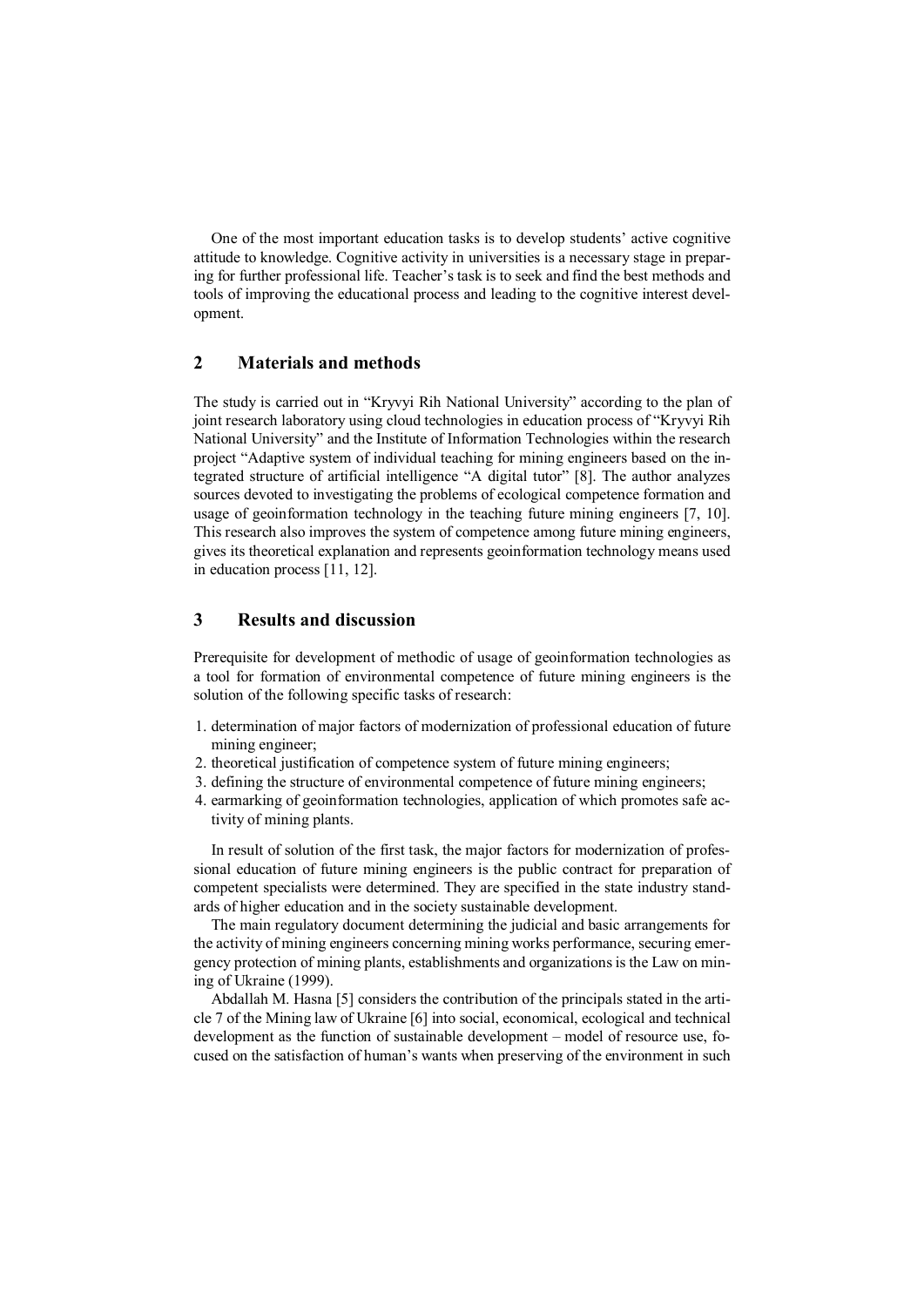a way, that all these wants could be satisfied not only by current generations but also by future ones. In such a way state policy in mining industry focused on the sustainable development of mining industry, science and education.

In result of solution of the second task, it was stated that development of competency building approach to professional education happens, on the one side, under the influence of public contract on the preparation of competent specialists, on the other side – it influences on the formation of such contract in the direction of changing of state industry standards of higher education.

Application of competency building approach to modernization of state industry standards of higher education leads to the necessity of theoretical justification and development of competence system of future mining engineers, the component of which are environmental competences.

In result of solution of the third task it was stated that formation of environmental competence of future mining engineer happens within professional education.

The main environmental requirements in the field of mining works, prevention of ill effect of mining works and securing of ecological safety during mining works is not only a subject matter of certain articles of the Mining law of Ukraine, but also obligate constituent of preparation of environmentally competent mining engineer [13, 14].

In result of solution of the fourth task it was concluded that development of ICT [15] promotes the changes of production technological mode (including mining production), which provides stable technological development, namely geoinformation technologies. Education modernization in today's society can be hardly imagined without education innovation developing especially such as GIS technologies. GIS is an integrated set of hardware, software and media means, providing input, storing, processing, manipulating, image analyzing and space-coordinated data representation [3]. GIS using in education allows to perform independent analyzing, interrelations search, analogy detecting and developing abilities to explain the differences. The last statement is true to engineering professionals. This implementation in the engineering profession also has allowed to reduce waste of time during the session, to create specific pedagogical conditions for developing future professionals skills, increase cognitive interest, to set subjective position in learning activities, to build cognitive autonomy, students' information and communication competence, motivational readiness for cognitive activity. The results of the analysis show that the main key words that different researchers refer to environmental competence, are as follows:

- ─ in relation to the subject activity: "person", "personality", "personal", "education", "characteristics", "ability", "willingness", "quality", "behavior", "society";
- ─ in relation to the object of activity: "value", "moral nature", "environment", "nature", "natural", "preservation";
- ─ in relation to the content and nature of the activity: "environmental", "professional", "practical", "experience", "ability", "skill", "use", "knowledge", "cognitive", "system", "provide", "significant".

Due to the fact that, by definition of DeSeCo specialists [16], environmental sustainability (ecological sustainability) is the basis of the key competences of the individual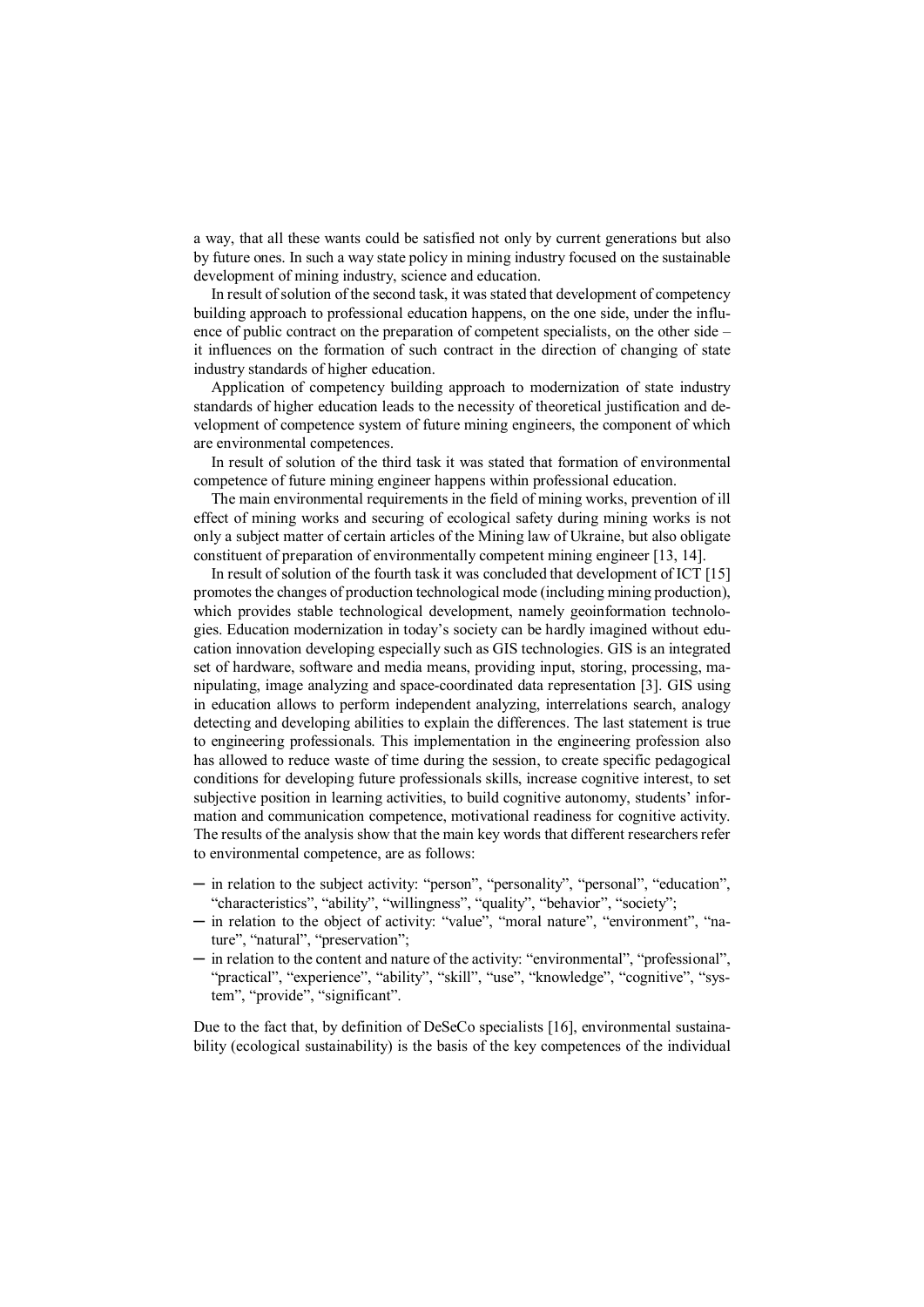associated with success in society, consideration of environmental competency is advantageously carried out at three levels:

- ─ on the general level of ecological culture and environmental awareness (Zenobia Barlow and Michael K. Stone [1]);
- ─ on a social-professional level of environmental literacy (Carmel Bofinger [2], B. E. Harvey [4]);
- ─ on the special professional level of environmental competence (Svitlana M. Hryshchenko, Vladimir S. Morkun and Serhii O. Semerіkov [9]).

The carried out analysis gives the possibility to determine environmental competence of future mining engineer as personal formation, which includes the acquired during preparation profession-oriented environmental awareness (cognitive component), adopted ways for securing environmentally safe mining works (praxeological component) in the interest of sustainable development (axiological component) and the qualities of socially responsible ecological behavior (socially-behavioral component) are formed [9].

By definition, formation of environmental competency of future mining engineer happens during professional education of bachelors in mining, that is why for determination of environmental competencies we will refer to the components of developed system of socially-personal, instrumental, general scientific, general professional and specially professional competences of future mining engineer.

In their turn the requirements for stable social, economical and environmental society development induce to definition of ICT focused on their support. Securing of sustainable development of mining industry required definition of ICT, which consider scale and influence of mining production – ICT tools.

## 4 Conclusion

Summarizing, we would like to mark that environmental competency of future mining engineer is a personal formation, which includes the acquired during preparation profession-oriented environmental awareness (cognitive component), adopted ways for securing environmentally safe mining works (praxeological component) in the interest of sustainable development (axiological component) and the qualities of socially responsible ecological behavior (socially-behavioral component) are formed.

Formation of environmental competency is fulfilled during acquirement of the following:

- ─ Socially-personal competences: understanding and perception of ethical norms of behavior in respect to other people and nature (bioethics principals); ecological literacy;
- ─ General scientific competence: deep knowledge in ecology necessary for usage in professional activity;
- ─ Generally professional competence: the ability to use scientific lows and means during evaluation of environmental condition, participate in environmental works, make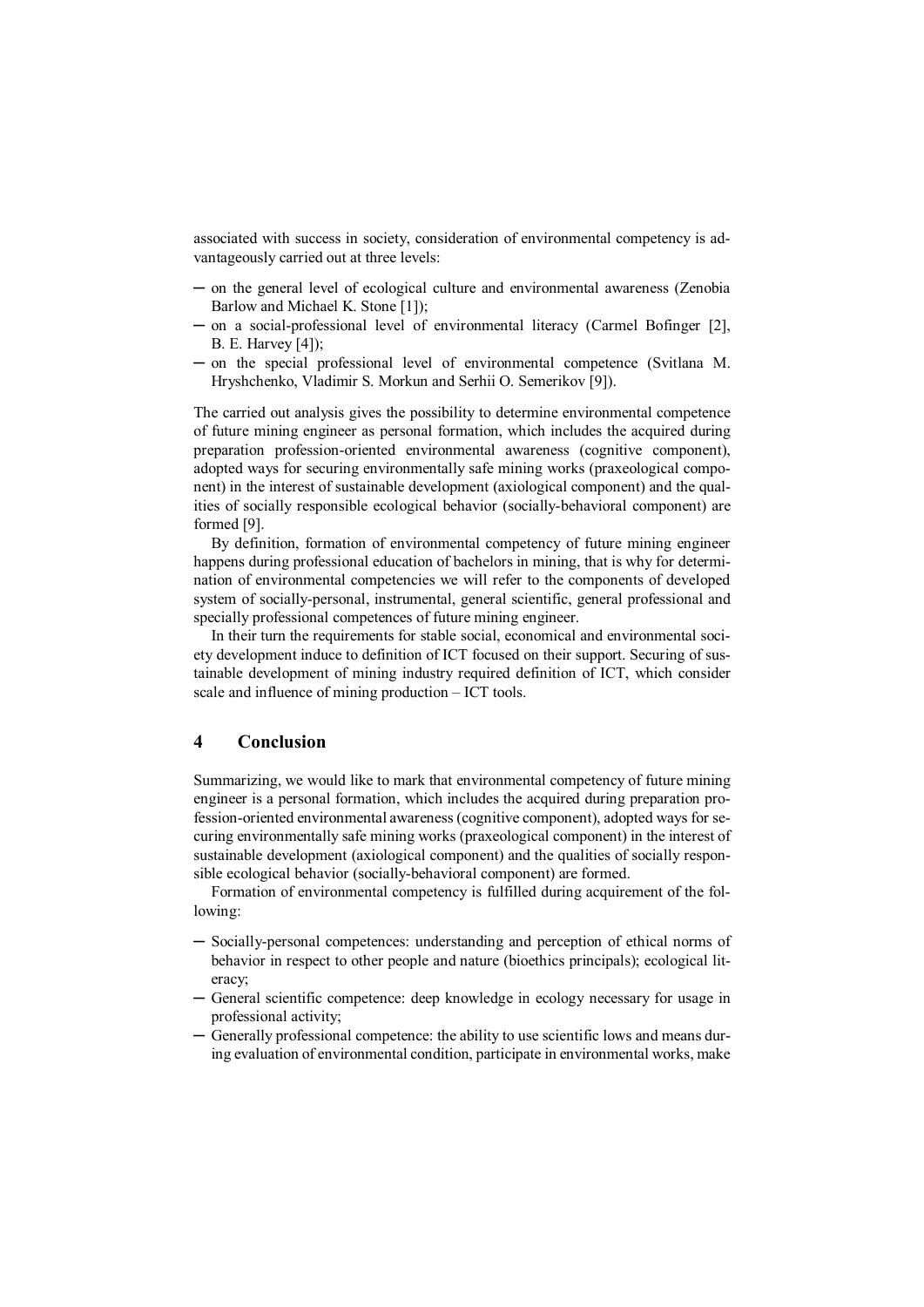ecological analysis of events in the field of activity, develop plans on events concerning reduction of manmade load on the environment;

─ Special professional competence: securing of ecologically balanced activity, working knowledge of reasonable and integrated development of geo-recourses potential.

Teaching geoinformation technologies taking into account regional situation, provides personality formation in the natural social and cultural environment. Thus, regional residence differences influence the content of their activities and interests. The education system based on regional characteristics supports interest. That is why teaching should be organized according to actual needs of students. Educational problems should be solved due to initiation and growth of activity, because real environmental situations exist within the students' surrounding.

Thus, solving the problem of ecological competence formation as part of the complex problem in terms of competence approach it requires justifying the choice of using geoinformation technology as a means of ecological competence formation among the future mining engineers.

#### References

- 1. Barlow, Z., Stone, M.K.: Living Systems and Leadership: Cultivating Conditions for Institutional Change. Journal of Sustainability Education. 2(March). http://www.jsedimensions.org/wordpress/wp-content/uploads/2011/03/BarlowStone2011.pdf (2011). Accessed 1 Feb 2018
- 2. Bofinger, C.: Comparison of the Australian and South African Mining Engineering Courses to the Competency Requirements for Mine Managers. http://www.qldminingsafety.org.au/\_dbase\_upl/06\_01.pdf (2007). Accessed 1 Feb 2018
- 3. Bonham-Carter, G.F.: Geographic Information Systems for Geoscientists: Modelling with GIS. Pergamon, Oxford (1994)
- 4. Harvey, B. E.: New Competencies in Mining Rio Tinto's Experience. In: Council of Mining and Metallurgical Congress. Qld, Cairns, 27-28 May 2002
- 5. Hasna, A. M.: Dimensions of sustainability. Journal of Engineering for Sustainable Development: Energy, Environment, and Health. 1(2), 47–57 (2007). doi:10.3992/2166-2517- 1.2.47
- 6. Hirnychyi zakon Ukrainy (Mining law of Ukraine). Law 1127-XIV, 6 Oct. 1999. http://zakon0.rada.gov.ua/laws/show/1127-14 (1999). Accessed 1 Feb 2018
- 7. Hryshchenko, S., Morkun V.: Using gis-technology in role-play as an effective means of ecological competence formation among the future engineers. Metallurgical and Mining Industry. 4, 139–142. http://www.metaljournal.com.ua/assets/MMI\_2014\_6/MMI\_2015\_4/020-Grischenko-Morkun.pdf (2015). Accessed 1 Feb 2018
- 8. Hryshchenko, S.: Modern approaches in the study of engineering students. Metallurgical and Mining Industry. 12, 144–146. http://www.metaljournal.com.ua/assets/Journal/english-edition/MMI\_2015\_12/022Hryshchenko.pdf (2015). Accessed 1 Feb 2018
- 9. Hryshchenko, S.M., Morkun, V.S., Semerіkov, S.O.: Vykorystannia heoinformatsiinykh tekhnolohii pry pidhotovtsi hirnychoho inzhenera (The use of GIS in the mining engineer training). Publishing center of SIHE "KNU", Kryvyi Rih (2015)